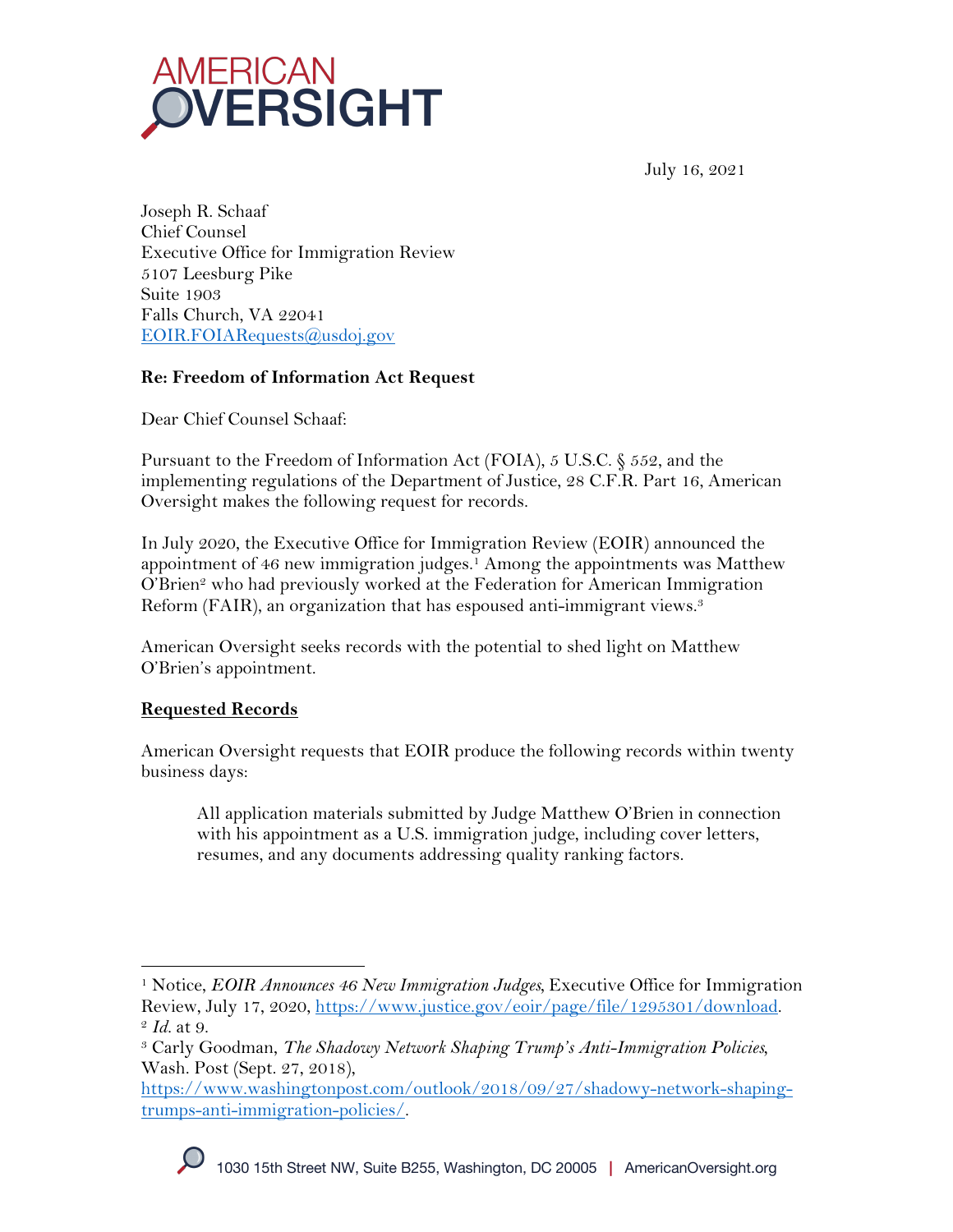## **Fee Waiver Request**

In accordance with 5 U.S.C. §  $552(a)(4)(A)(iii)$  and your agency's regulations, American Oversight requests a waiver of fees associated with processing this request for records. The subject of this request concerns the operations of the federal government, and the disclosures will likely contribute to a better understanding of relevant government procedures by the general public in a significant way. Moreover, the request is primarily and fundamentally for non-commercial purposes.

American Oversight requests a waiver of fees because disclosure of the requested information is "in the public interest because it is likely to contribute significantly to public understanding of operations or activities of the government."4 The public has a significant interest in the judges who are entrusted with making important decisions about immigration. Records with the potential to shed light on this matter would contribute significantly to public understanding of operations of the federal government, including the factors that led to the hiring of a judge who previously worked at FAIR. American Oversight is committed to transparency and makes the responses agencies provide to FOIA requests publicly available, and the public's understanding of the government's activities would be enhanced through American Oversight's analysis and publication of these records.

This request is primarily and fundamentally for non-commercial purposes.<sup>5</sup> As a  $501(c)(3)$  nonprofit, American Oversight does not have a commercial purpose and the release of the information requested is not in American Oversight's financial interest. American Oversight's mission is to promote transparency in government, to educate the public about government activities, and to ensure the accountability of government officials. American Oversight uses the information gathered, and its analysis of it, to educate the public through reports, press releases, or other media. American Oversight also makes materials it gathers available on its public website and promotes their availability on social media platforms, such as Facebook and Twitter.6

American Oversight has also demonstrated its commitment to the public disclosure of documents and creation of editorial content through regular substantive analyses posted to its website.7 Examples reflecting this commitment to the public disclosure of documents and the creation of editorial content include the posting of records related to the Trump Administration's contacts with Ukraine and analyses of those contacts;<sup>8</sup>

 $4\,5$  U.S.C.  $\frac{552(a)(4)(A)(iii)}{2}$ .

<sup>5</sup> *See* 5 U.S.C. § 552(a)(4)(A)(iii).

 $6$  American Oversight currently has approximately 15,550 page likes on Facebook and 106,600 followers on Twitter. American Oversight, Facebook,

https://www.facebook.com/weareoversight/ (last visited July 16, 2021); American Oversight (@weareoversight), Twitter, https://twitter.com/weareoversight (last visited July 16, 2021).

<sup>7</sup> *See generally News*, American Oversight, https://www.americanoversight.org/blog. 8 *Trump Administration's Contacts with Ukraine*, American Oversight,

https://www.americanoversight.org/investigation/the-trump-administrationscontacts-with-ukraine.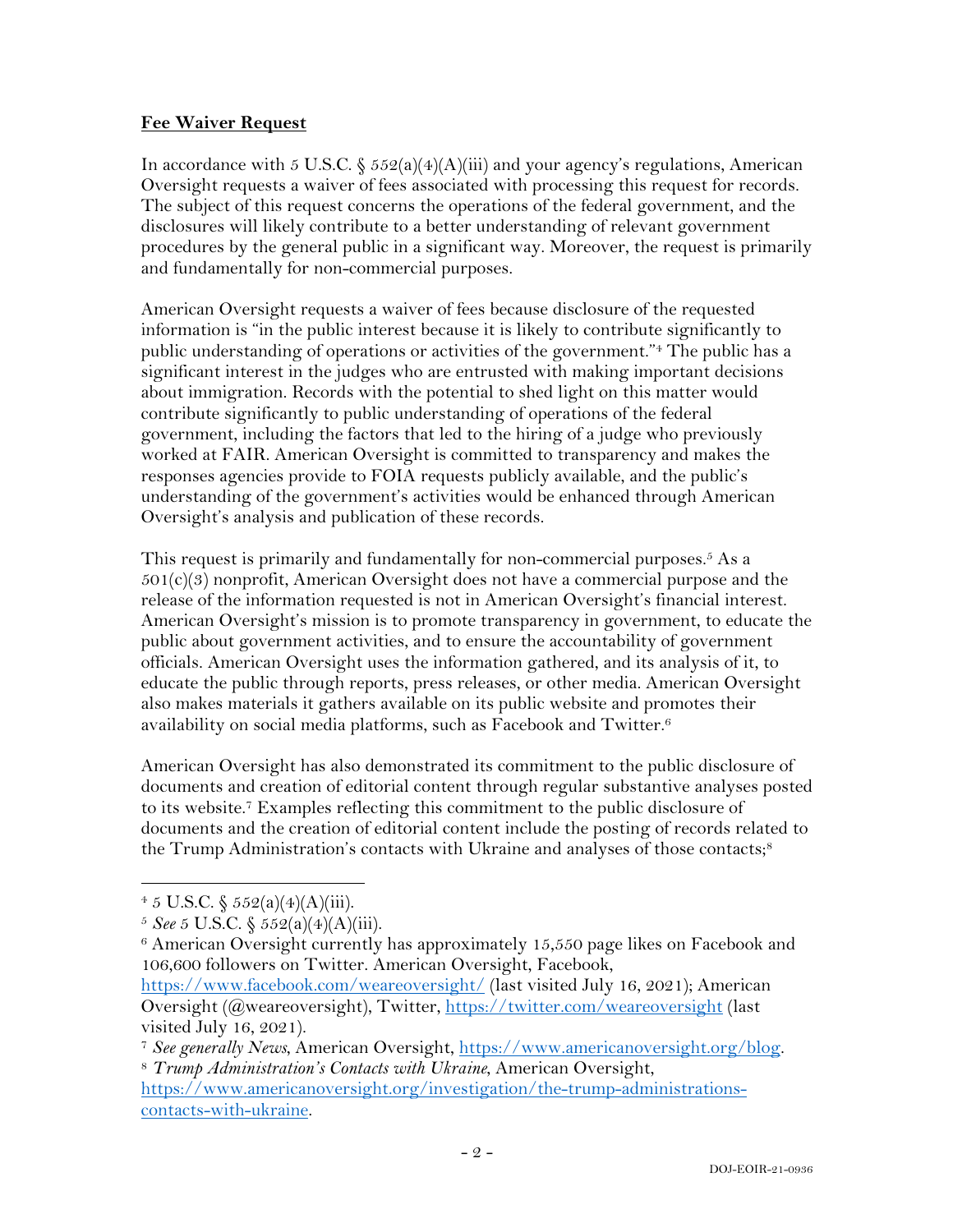posting records and editorial content about the federal government's response to the Coronavirus pandemic;9 posting records received as part of American Oversight's "Audit the Wall" project to gather and analyze information related to the administration's proposed construction of a barrier along the U.S.-Mexico border, and analyses of what those records reveal;<sup>10</sup> the posting of records related to an ethics waiver received by a senior Department of Justice attorney and an analysis of what those records demonstrated regarding the Department's process for issuing such waivers;11 and posting records and analysis of federal officials' use of taxpayer dollars to charter private aircraft or use government planes for unofficial business. 12

Accordingly, American Oversight qualifies for a fee waiver.

### **Guidance Regarding the Search & Processing of Requested Records**

In connection with its request for records, American Oversight provides the following guidance regarding the scope of the records sought and the search and processing of records:

- Please search all locations and systems likely to have responsive records, regardless of format, medium, or physical characteristics.
- Our request for records includes any attachments to those records or other materials enclosed with those records when they were previously transmitted. To the extent that an email is responsive to our request, our request includes all prior messages sent or received in that email chain, as well as any attachments to the email.

<sup>9</sup> *See generally The Trump Administration's Response to Coronavirus*, American Oversight, https://www.americanoversight.org/investigation/the-trump-administrationsresponse-to-coronavirus; *see, e.g.*, *CDC Calendars from 2018 and 2019: Pandemic-Related Briefings and Meetings*, American Oversight, https://www.americanoversight.org/cdccalendars-from-2018-and-2019-pandemic-related-briefings-and-meetings. <sup>10</sup> *See generally Audit the Wall*, American Oversight,

https://www.americanoversight.org/investigation/audit-the-wall; *see, e.g.*, *Border Wall Investigation Report: No Plans, No Funding, No Timeline, No Wall*, American Oversight, https://www.americanoversight.org/border-wall-investigation-report-no-plans-nofunding-no-timeline-no-wall. 11 *DOJ Records Relating to Solicitor General Noel Francisco's Recusal*, American Oversight,

https://www.americanoversight.org/document/doj-civil-division-response-noelfrancisco-compliance; *Francisco & the Travel Ban: What We Learned from the DOJ Documents*, American Oversight, https://www.americanoversight.org/francisco-thetravel-ban-what-we-learned-from-the-doj-documents.

<sup>&</sup>lt;sup>12</sup> See generally Swamp Airlines: Chartered Jets at Taxpayer Expense, American Oversight, https://www.americanoversight.org/investigation/swamp-airlines-private-jetstaxpayer-expense; *see, e.g.*, *New Information on Pompeo's 2017 Trips to His Home State*, American Oversight, https://www.americanoversight.org/new-information-onpompeos-2017-trips-to-his-home-state.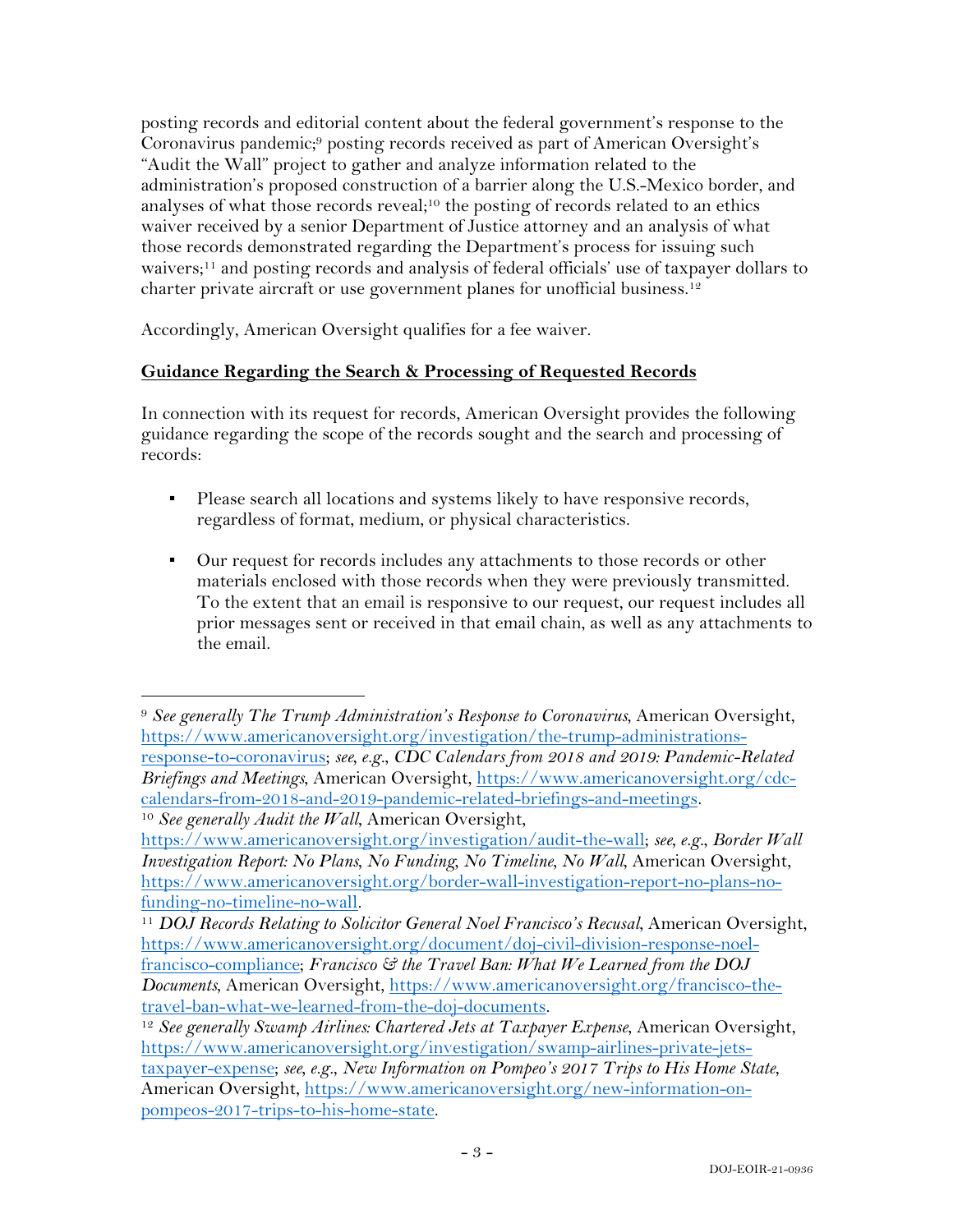- Please search all relevant records or systems containing records regarding agency business. Do not exclude records regarding agency business contained in files, email accounts, or devices in the personal custody of your officials, such as personal email accounts or text messages. Records of official business conducted using unofficial systems or stored outside of official files are subject to the Federal Records Act and FOIA.13 It is not adequate to rely on policies and procedures that require officials to move such information to official systems within a certain period of time; American Oversight has a right to records contained in those files even if material has not yet been moved to official systems or if officials have, by intent or through negligence, failed to meet their obligations.14
- Please use all tools available to your agency to conduct a complete and efficient search for potentially responsive records. Agencies are subject to governmentwide requirements to manage agency information electronically,<sup>15</sup> and many agencies have adopted the National Archives and Records Administration (NARA) Capstone program, or similar policies. These systems provide options for searching emails and other electronic records in a manner that is reasonably likely to be more complete than just searching individual custodian files. For example, a custodian may have deleted a responsive email from his or her email program, but your agency's archiving tools may capture that email under Capstone. At the same time, custodian searches are still necessary; agencies may not have direct access to files stored in .PST files, outside of network drives, in paper format, or in personal email accounts.
- In the event some portions of the requested records are properly exempt from disclosure, please disclose any reasonably segregable non-exempt portions of the requested records. If a request is denied in whole, please state specifically why it is not reasonable to segregate portions of the record for release.
- Please take appropriate steps to ensure that records responsive to this request are not deleted by the agency before the completion of processing for this request. If records potentially responsive to this request are likely to be located on systems where they are subject to potential deletion, including on a scheduled

<sup>13</sup> *See Competitive Enter. Inst. v. Office of Sci. & Tech. Policy*, 827 F.3d 145, 149–50 (D.C. Cir. 2016); *cf. Judicial Watch, Inc. v. Kerry*, 844 F.3d 952, 955–56 (D.C. Cir. 2016). 14 *See Competitive Enter. Inst. v. Office of Sci. & Tech. Policy*, No. 14-cv-765, slip op. at 8

<sup>(</sup>D.D.C. Dec. 12, 2016).

<sup>15</sup> Presidential Memorandum—Managing Government Records, 76 Fed. Reg. 75,423 (Nov. 28, 2011), https://obamawhitehouse.archives.gov/the-press-

office/2011/11/28/presidential-memorandum-managing-government-records; Office of Mgmt. & Budget, Exec. Office of the President, Memorandum for the Heads of

Executive Departments & Independent Agencies, "Managing Government Records Directive," M-12-18 (Aug. 24, 2012), https://www.archives.gov/files/recordsmgmt/m-12-18.pdf.